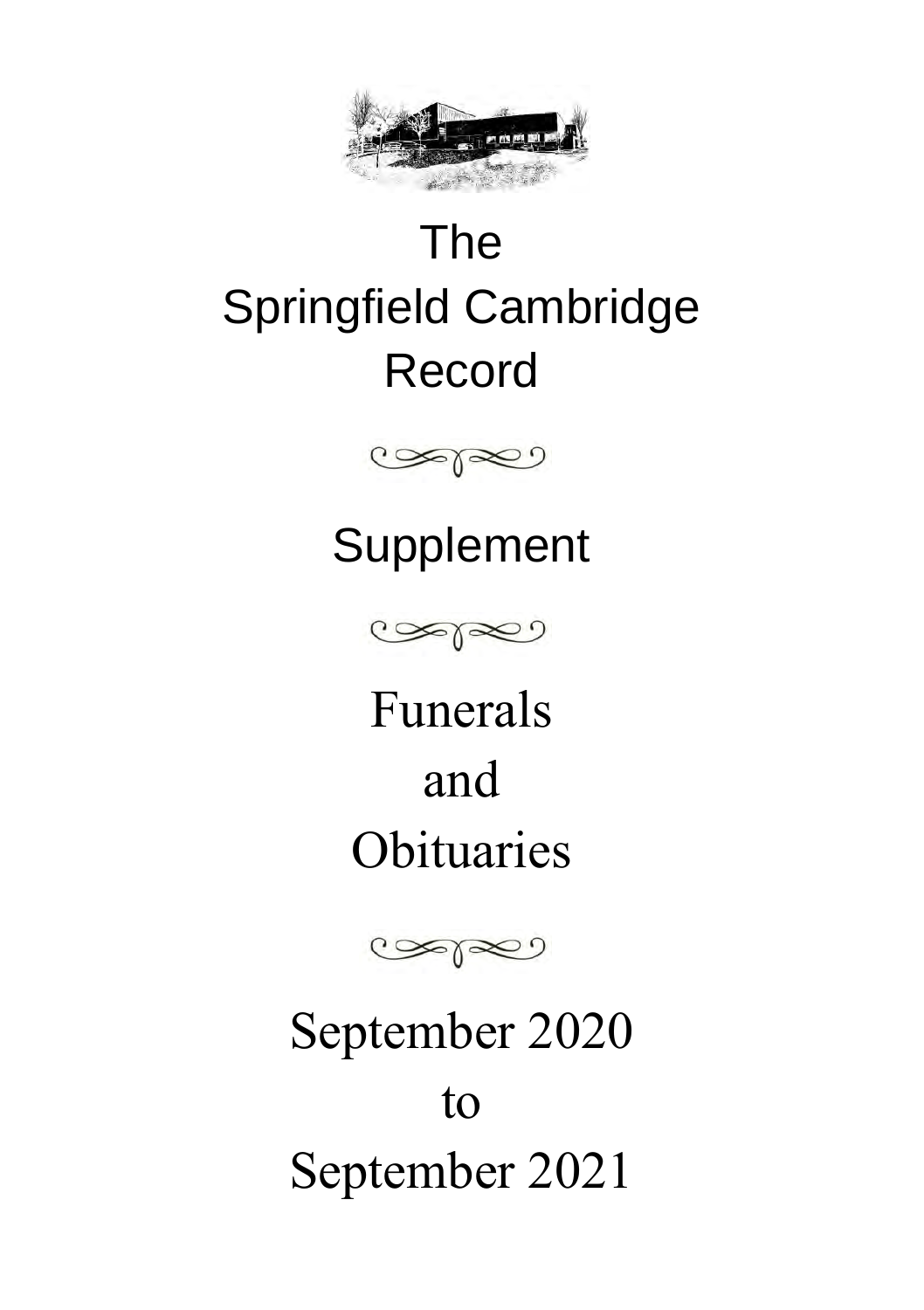#### **FUNERALS**

*God of grace and peace, in your Son Jesus Christ, you have given us new birth into a living hope. Strengthen us now to live in the power of the resurrection and keep us united with our loved one from whom in death we are not divided. For you live and reign for ever and ever. Amen.* 

| Wednesday 30 <sup>th</sup> September, 2020 | Mrs. Margaret Campbell          |
|--------------------------------------------|---------------------------------|
|                                            | Lee Crescent                    |
| Monday 12 <sup>th</sup> October, 2020      | Mr Robert Kilpatrick            |
|                                            | Sunart Road                     |
| Friday 16 <sup>th</sup> October, 2020      | Mrs Margaret M. Bowman          |
|                                            | Myrtle Square                   |
| Thursday 29 <sup>th</sup> October, 2021    | Mrs Isabella (Isabel) B. Taylor |
|                                            | Mailing Avenue                  |
| Friday 6 <sup>th</sup> November, 2020      | Mrs Elaine D. MacKenzie         |
|                                            | Elizabeth Avenue                |
| Friday 20 <sup>th</sup> November, 2020     | Mrs Jessie Thom                 |
|                                            | Whitefield Lodge                |
| Friday 20 <sup>th</sup> November, 2020     | Mr Thomas (Tommy) Pryde         |
|                                            | Thrums Avenue                   |
| Monday 23rd November, 2020                 | Mrs Mary Dallas                 |
|                                            | Everard Quadrant                |
| Monday 23rd November, 2020                 | Mrs Mary (Win) Mallen           |
|                                            | Springfield Court               |
| Wednesday 9 <sup>th</sup> December, 2020   | Mrs Irene E McCartney           |
|                                            | Dalkeith Avenue                 |
| Wednesday 13 <sup>th</sup> January, 2021   | Miss Erin Rule                  |
|                                            | Lunan Drive                     |
| Friday 29 <sup>th</sup> January 2021       | Mr Michael (Mike) D. Monaghan   |
|                                            | <b>Brechin Road</b>             |
| Monday 15 <sup>th</sup> February, 2021     | Mrs Vera A. Gillie              |
|                                            | <b>Woodhill Road</b>            |
| Tuesday 16 <sup>th</sup> February, 2021    | Mrs Annie (Nan) Kilpatrick      |
|                                            | Bishopsgate, Kenmure Dr         |
| Friday 26 <sup>th</sup> February, 2021     | Mrs Elizabeth (Betty) M. Dewar  |
|                                            | Muirhead Way                    |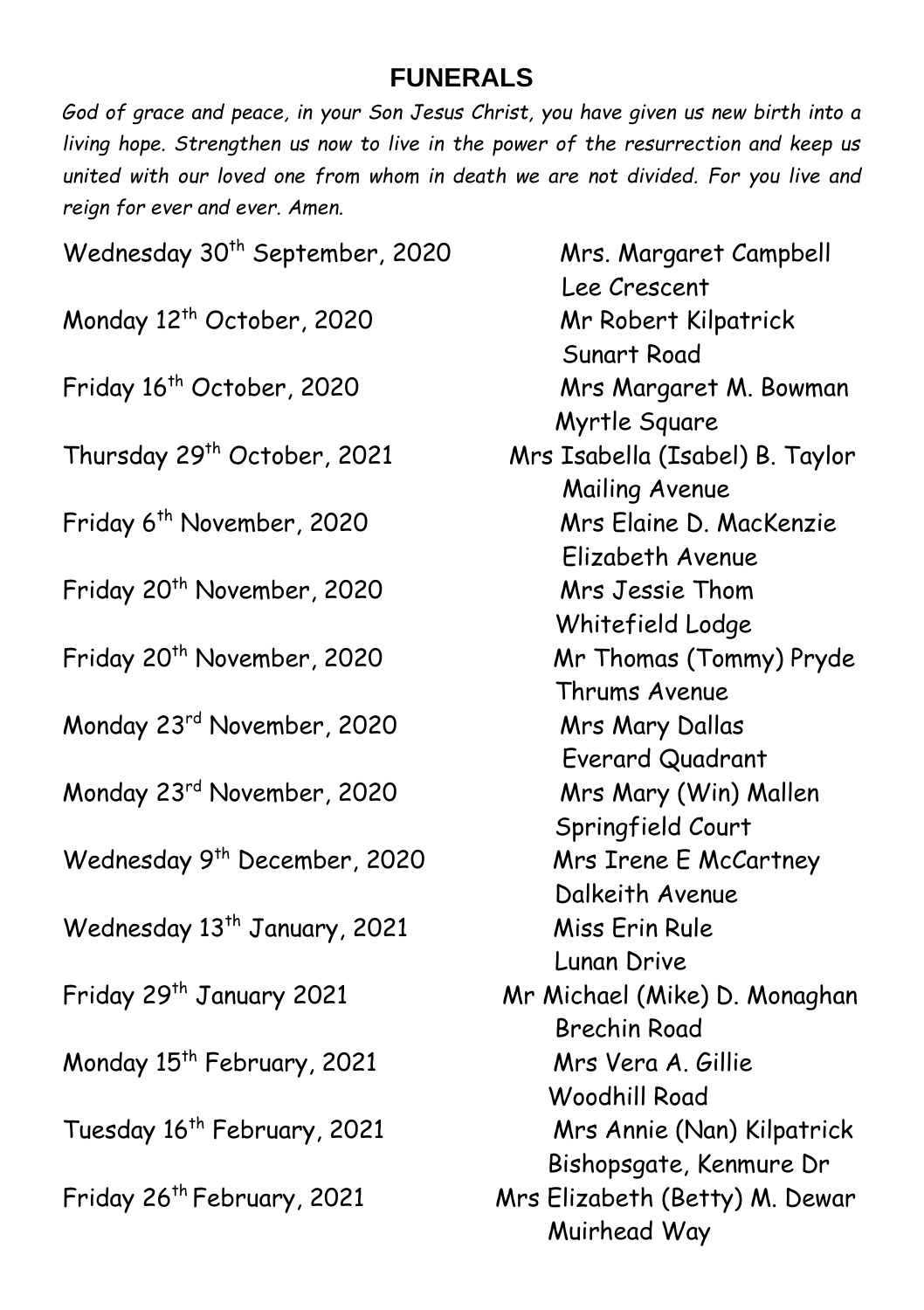The Record – September 2021 Supplement - page 2

Monday 1<sup>st</sup> March, 2021 Mr John Wallace

Wednesday 3<sup>rd</sup> March, 2021 Mrs Martha B. Keil

Wednesday 24<sup>th</sup> March, 2021 Mrs Elizabeth (Betty) Ferrier

Thursday 22nd April, 2021 Mr James (Jimmy) M. Reid

Wednesday  $12^{\dagger}$ . May, 2021

Monday 28<sup>th</sup> June, 2021 Mr Robert S. Harley

Monday 19<sup>th</sup> July, 2021 Mrs Jean S. Hardie

Friday 30<sup>th</sup> July, 2021 Mr Lionel M. Scott

Saturday 28<sup>th</sup> August, 2021 Mrs June McEwen

Saturday 4<sup>th</sup> September Mr Douglas Weir

Monday 1<sup>st</sup> March, 2021 Mrs Elizabeth D. Wallace, Fern Avenue

Fern Avenue

Carron Crescent

Carnoustie Crescent

Woodhill Road

Mr Charles M. Dorward Katrine Avenue

Wednesday 23rd June, 2021 Mr Alexander (Alex) H. Robertson Mavisbank Nursing Home

Thursday 24th June, 2021 Mr William (Willie) A. McSheehy, Fettercairn Gardens

Sherwood Road

Thursday 8th July, 2021 Mr Ronald (Ronnie) MacDonald Cunningham Drive

 Mavisbank Friday 23<sup>rd</sup> July, 2021 Mrs Euphemia (Effie) Hogg Chryston Road Stobhill Care Home Fern Avenue Laggan Road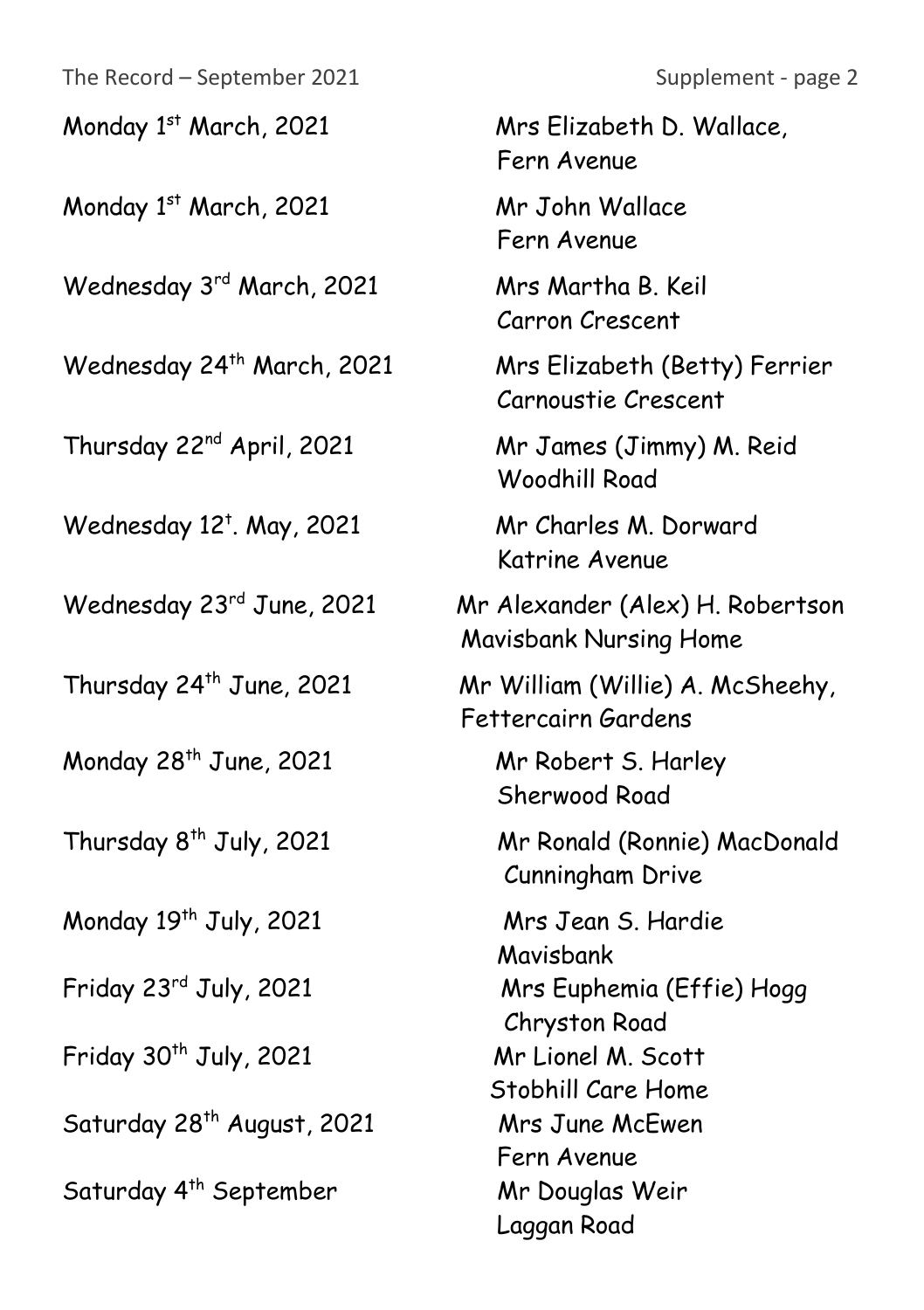#### **ELDERS TRIBUTES**

### **James Milroy REID (23/03/46-03/04/21)**

Jimmy was the middle child of parents Mary & David REID, his elder brother David having predeceased him, and his younger sister Carolyn now lives in the USA. The family lived on Balgrayhill Road, before moving to a new home in Barlanark, and then settled in Campsie Street, Balornock, where Jimmy's parents remained until their demise.

Jimmy was a bright lad and attended Allan Glen's School before completing a degree in Zoology at the University of Aberdeen. He worked after that for a while at Edinburgh Zoo with the lions and fellow passengers on the buses always kept their distance from him after he'd finished work! Jimmy then undertook a post graduate qualification in teaching and taught at Torry Academy in Aberdeen. After this he studied for a M.Ed. which led to him becoming a Chartered Educational Psychologist and then he completed a M.Sc. in Psychology from the University of Strathclyde.

Whilst training for that vocation he was to meet Sheema in Stowmarket whom he courted and married on 19/06/79. His work as an Educational Psychologist was important to him, but his family came before any prospect of promotion was pursued. During the disaggregation of the old Strathclyde Regional Council, he took the opportunity to retire early in April 1996.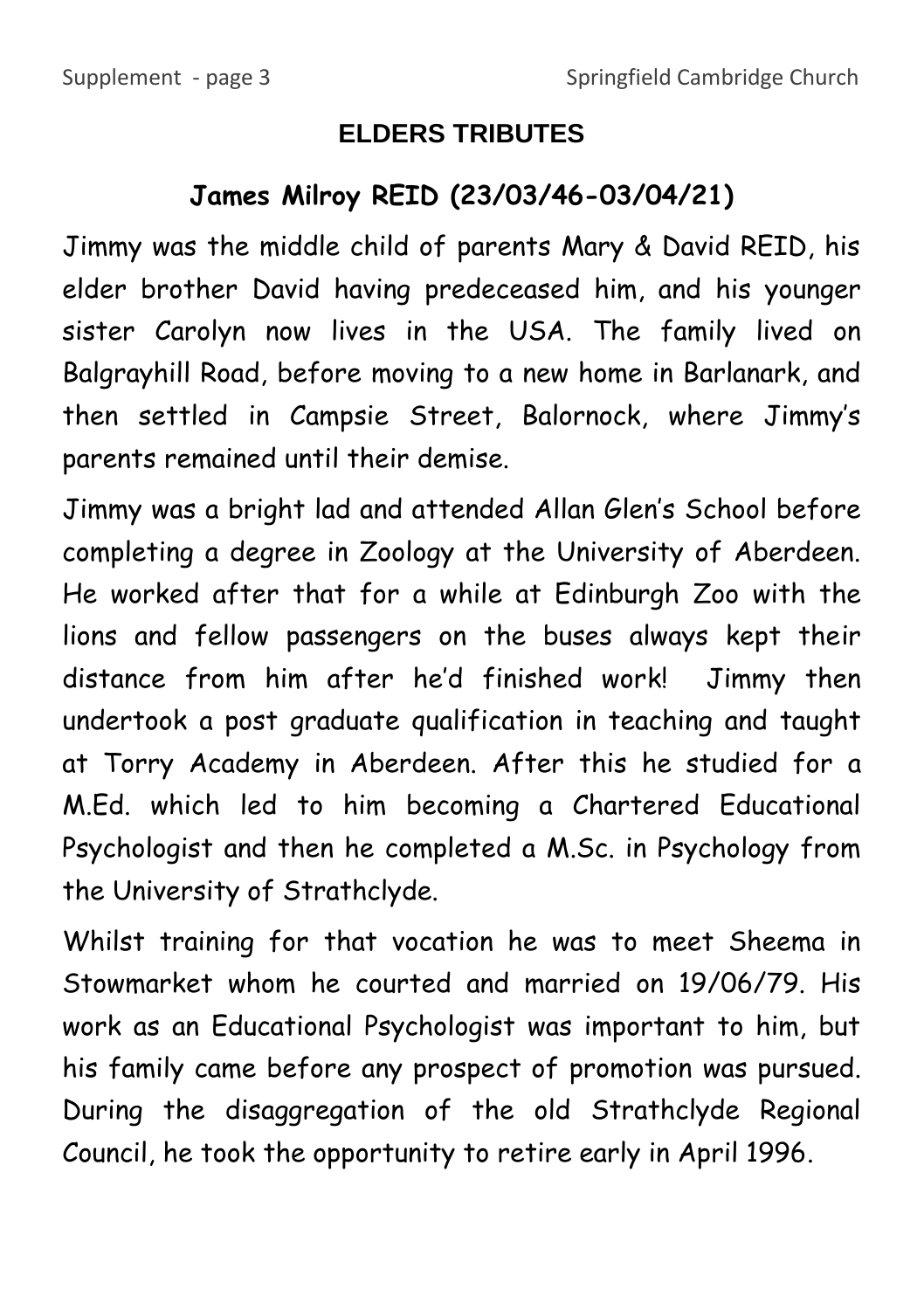The Record – September 2021 Supplement – page 4

After Sheema and Jimmy were married they moved to Lanark in December 1979 where they lived for 10 and half years. The couple and their children settled in Woodhill in June 1990, because Jimmy believed and had heard it was a good place to raise a family – by now they were the parents of Adam, Saira, Liam and Fergus. Jimmy's sister, Carolyn remembers how as a child he and David were her protectors, and Jimmy would often give up his spot by the fireside to do whatever was asked of them by their parents. He was the peacemaker from an early age. Within his own family, Sheema and the children were his number one priority - he saved his annual leave each year so that they could all travel to Karachi, Pakistan to spend time with Sheena's parents and family. He was especially close to his father-in law. Other holidays were spent in Abingdon with old family friends, Richard and Margaret or in Felixstowe visiting Peter.

Aside from his family and work, though he did have other interests – he was a Past Master of Lodge Cadder Freestone 1584 (2007/8), kept a parrot, Thomas, had a phenomenal memory and powers of recall, as well as a treasure chest of (Jimmy's) sayings. He was straight and honest and could on occasion be quite direct. Technology and gadgets never fazed him - he loved the challenge of mastering new things. Bread making became a passion until the family could no longer consume the quantities, he was manufacturing. He then moved onto cooking Bolognese. He read widely and could test you any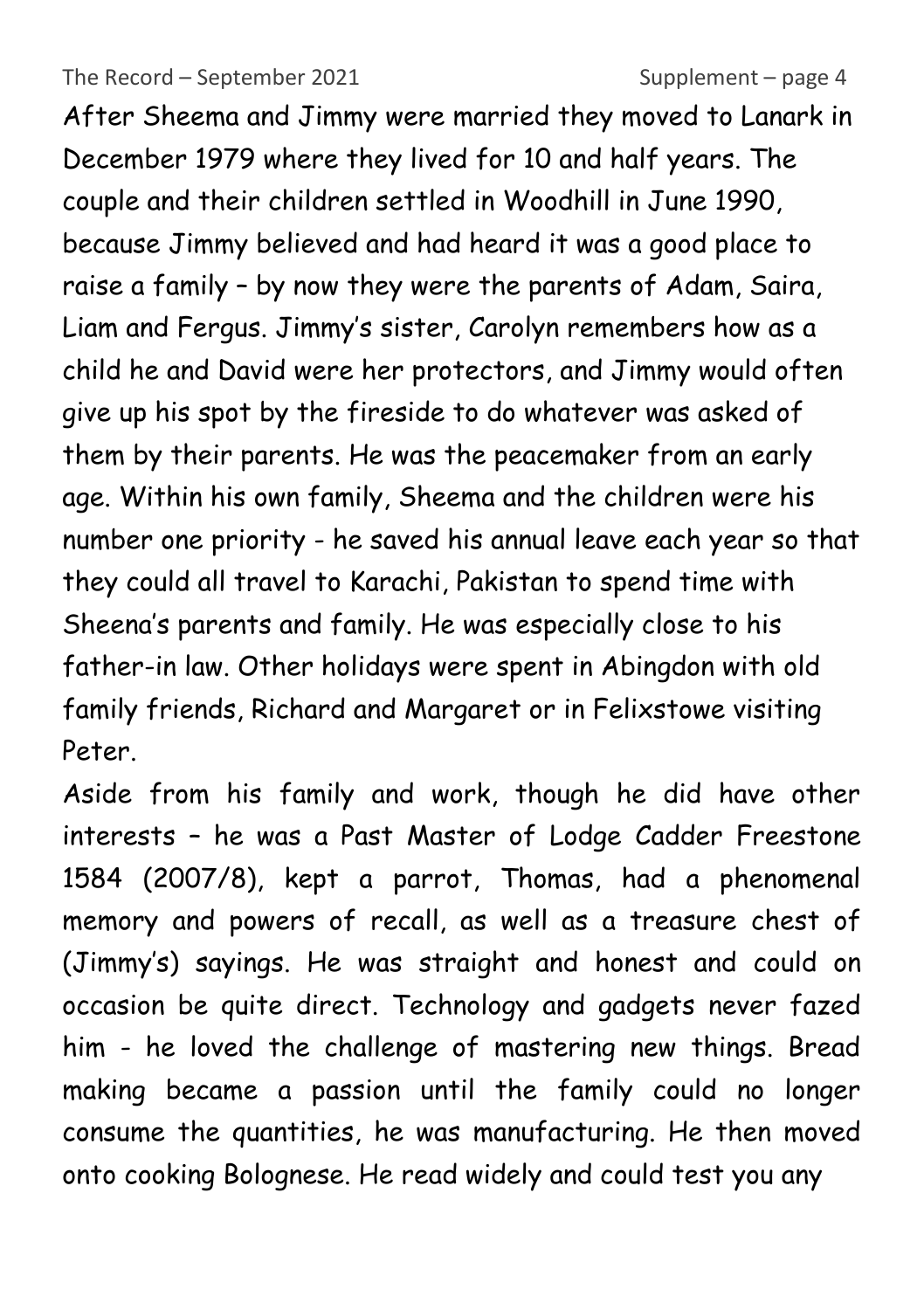subject matter (especially if you were a future son-in-law courting your only daughter). Photography, bird watching and music were also other passions. His musical tastes were eclectic: classical; Greek; reggae; jazz and his funeral Service included music by Bob Marley and Pink Floyd.

Long before anyone had heard of Dr Google, Jimmy had an aptitude for self-diagnosis in matters of health. The infuriating thing was that as with most things, he was more often right than wrong. From his migraines, in the 1990's to his diagnosis with MND in April 2018, early signs were probably present from at least 4 years previously, if not before. Upon diagnosis, and during the first visit from his specialist nurse, he set in train arrangements to ensure that upon his death, brain and spine tissue would be used to further research into this condition. He also insisted on being tested to rule out any genetic element being passed to his children (which thankfully was not the case). He was never heard to complain, become angry or question why he had become ill – he saw himself as being no more or less special than any other beloved child of God, who had a thirst for knowledge, faith, and enlightenment – like any 'Sufi' of another faith tradition.

On 26 June 2011 having been a lively participant in our Communicants Classes he became a member of Springfield Cambridge Parish Church. And such were his gifts that he was invited to be ordained as an Elder in the Church of Scotland on 29 June 2014.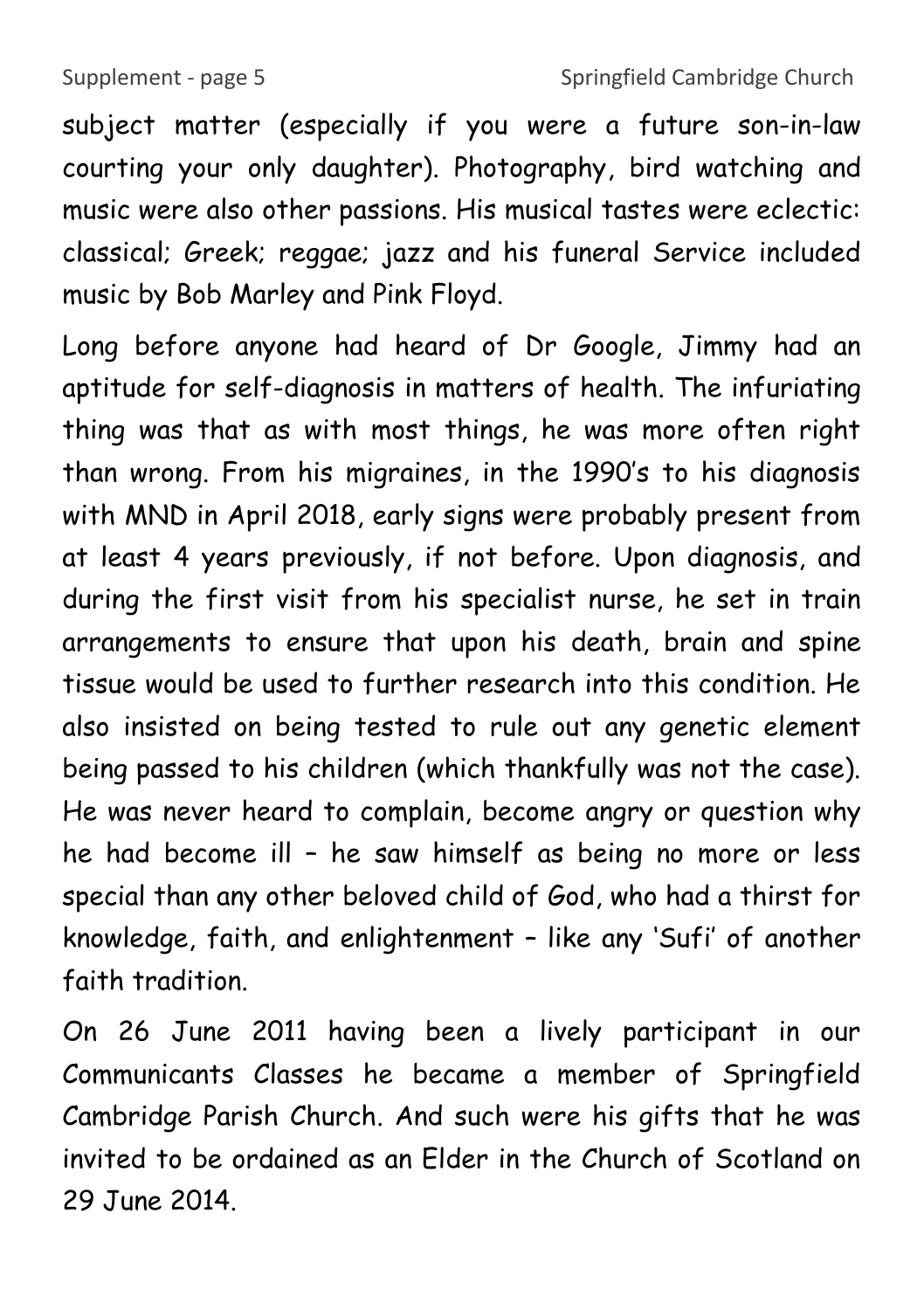As his Minister I had many occasions to be grateful for his quiet, unassuming help, support and guidance on occasions when he sensed I was under pressure.

Our thoughts and prayers are with Sheema, his wife, his children and their partners and his 6 grandchildren.

 *Rev Ian Taylor* 22/04/21

#### **Charles McFarlane DORWARD (11/10/50-04/04/21)**

Charles (or Charlie as he was known by some) McFarlane DORWARD grew up in Kirkcaldy in Fife, eldest child of Chic and Ruby, elder brother of Jean. He was brought up in Kenmore Terrace and had a happy childhood. Following his primary education at Denearn Primary and secondary education at Kirkcaldy High School he went to Sighthill College in Edinburgh for a year to undertake a Business course. The next year whilst working at Borthwicks meat market in Leith he attended night school to upgrade his Higher English. Then he moved west to study Politics and Economics at Glasgow College of Technology (now Glasgow Caledonian University). This led him to Jordanhill College of Education where he qualified as a Modern Studies teacher. His first school was Riverside Secondary (1976-83) which he loved, before moving to Smithycroft where he taught for 10 years until his move to Whitehill Secondary where he remained from 1993 until his retirement in 2015 as Faculty Head of Social Studies.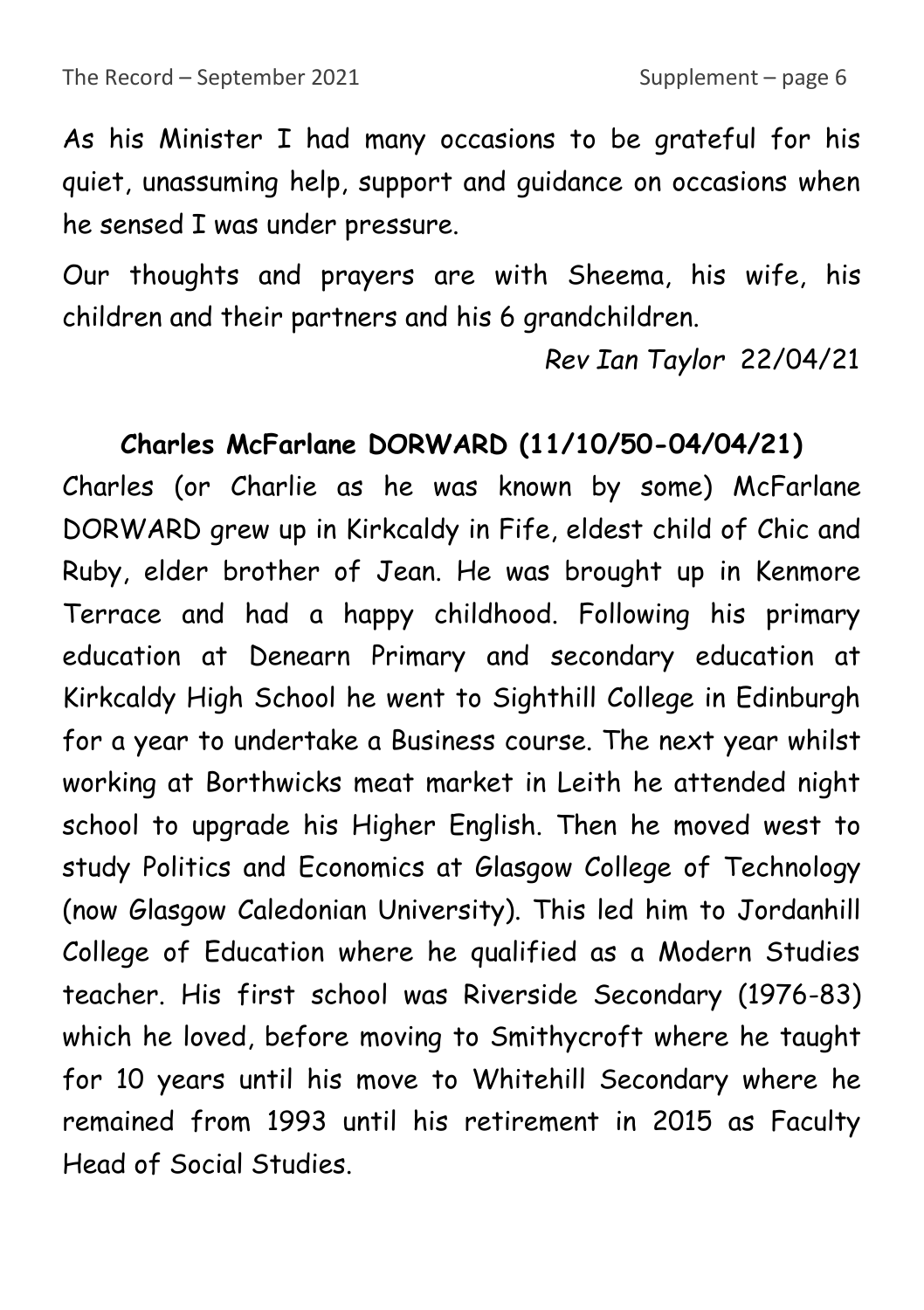During the early 1970's Charles was at a disco run by the West of Scotland Teachers Action Group in support of striking teachers when he met Margaret. After a while they started dating and on 10/01/1976 they were married at St. John's Renfield Church in Kelvindale by Rev Jimmy Simpson, prior to his move to Dornoch Cathedral. A January wedding may have seemed a strange time of year to be married for two teachers, but this was to coincide with Margaret's father's shore leave from the merchant navy. Their wedding reception was held in the Polish Club in Kelvingrove and their honeymoon night was spent at the Grosvenor Hotel.

The couple settled initially in Drumchapel for 18 months whilst they saved for a deposit to purchase their first home which then took them to a four in a block home on Kingsbridge Drive in King's Park. Whilst there they were members of King's Park Parish Church under the ministry of Rev Stuart Smith. By now Charlie and Margaret were the proud parents of Ian and David. In 1983 they moved out to Bishopbriggs settling into 52 Brechin Road, before moving to 16 Katrine Avenue in 1993.

As time moved on Charlie became increasingly involved in his local community – the family became members of Springfield Cambridge Parish Church - he was Ordained as an Elder within the Church of Scotland on 06/11/88 – was a dedicated member of our Wednesday Evening Bible Study group, a Congregational Board member and one time Property Convener, as well as being a supporter of the Boys' Brigade having been in the movement at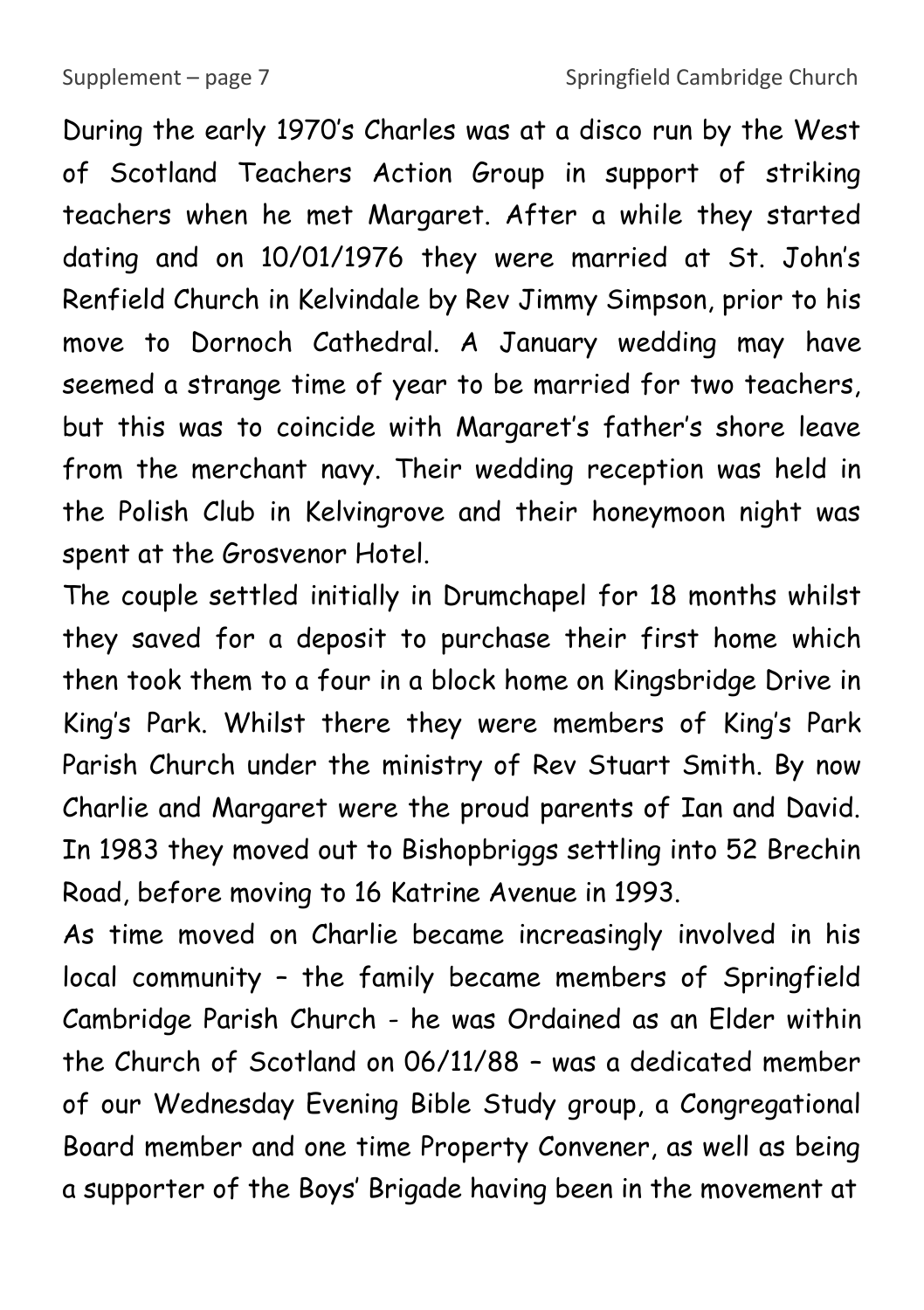Abbotshall in Kirkcaldy in his own youth. Additionally for many a long year he was associated with Rossvale Juniors.

Four things stand out for me in the life of Charles. **Family.** He was happiest when spending time Margaret and the boys, Ian and David and their partners Gillian and Sabrina, and of course his grandson Elliott. Family holidays when the boys were young involved Euro camping in Northern and Southern France. Later holidays were enjoyed in Majorca, the Greek Islands, Croatia – in Porec the last big family holiday, not to mention his trip with the boys to New York City to celebrate his 60<sup>th</sup>, birthday.

**Friends.** His natural openness, warmth and good humour endeared him to many. From folk in the church, neighbours, old friends Vicky and Robert from London(and Lochinver) and their children Harry, Alistair and Alexandra, his fellow Cathedral Guides, or his pals from The Grapes, his fellow team mates from quizzes at Woodhill Evangelical Church, in the company of Charlie you could always be guaranteed of having some fun. After all, who among us at a job interview for promotion, could not laugh with him at his gaff, *"from small acorns great mushrooms grow."*

**Football.** From involvement at a junior level with Rossvale to senior professional football as a season ticket holder at Ibrox, home of the 'Gers, Charlie loved the 'beautiful game.'

**Faith.** I can recall few Sundays in the last 15 years where I did not look out from the Pulpit at Springfield Cambridge Parish Church and see Charlie at worship, and if he was absent then I knew he would be on holiday and worshipping somewhere else!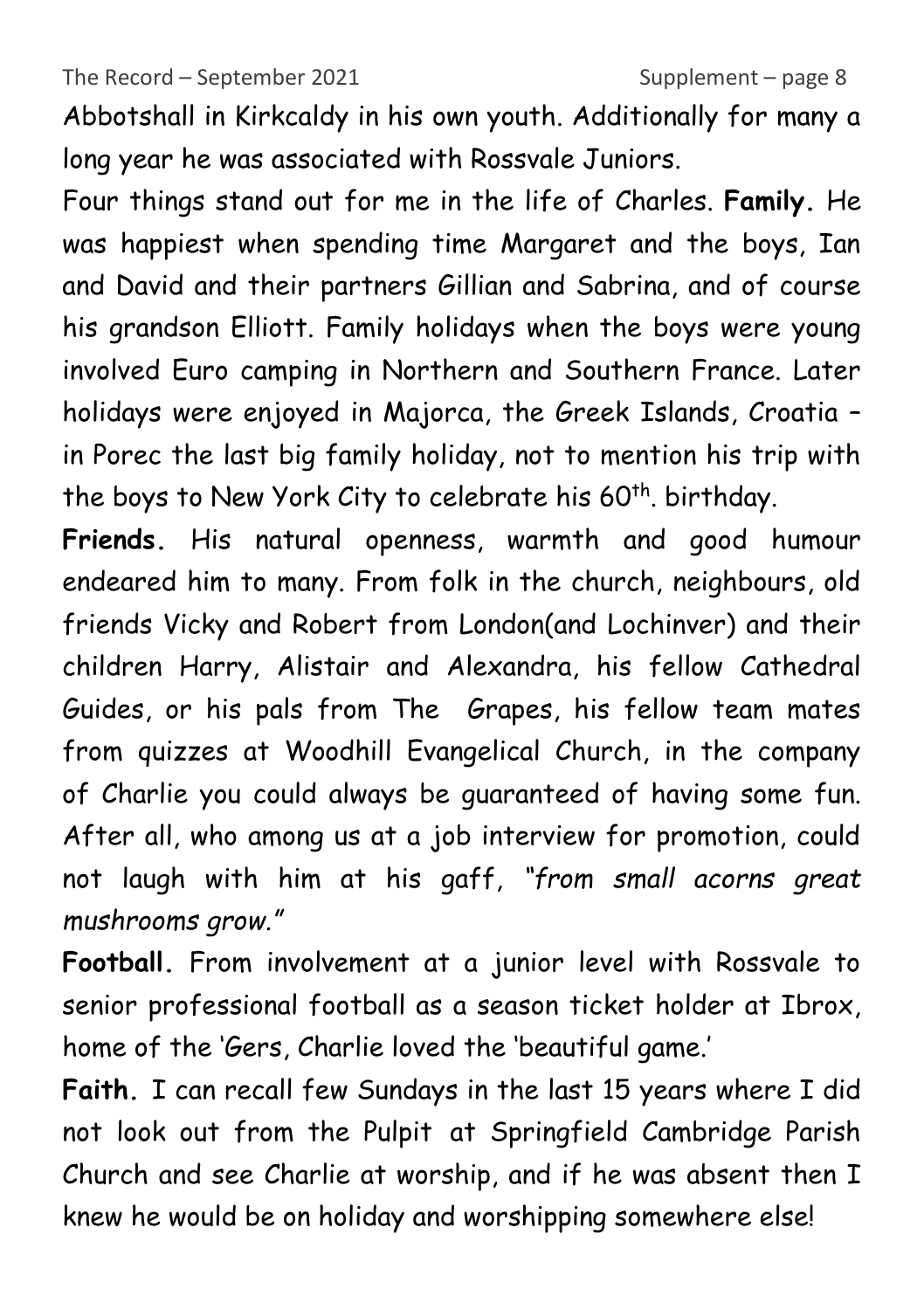Indeed, on Easter Sunday I was surprised not to see him present as I knew he had reserved his place – until we learned the shocking tragic news that he had died at home that morning. In Mark's account of Easter - Mary, Mary Magdalene and Salome pay a visit to Jesus' burial site and there's no indication that any of them are thinking about resurrection. As they poke their heads into the empty tomb to glimpse the corpse, a young man in a white robe – who might have doubled as a gravedigger – interrupts their grief to say, *"I know you're here for Jesus of Nazareth. But he's not here. You need to go and do something with your grief. There's a good life out there in front of you. Go now and tell some others what I'm telling you: Jesus has been raised, and he is a good bit ahead of you. He's gone on to Galilee. That's where you can catch up with him."*

Charles lived and believed in such an understanding. The man at the tomb tells the mourning women that Christ is ahead of them, not just stuck in their memories. I wonder what it would be like for us, even now, to imagine how different life would be before every appointment, every phone call and every destination we could recognise that we have been anticipated. That the risen Christ showed up and set things in motion prior to our arrival. To live with that kind of perspective would be nothing less than Easter faith at its best.

Two final faith thoughts about Charles. When I moved here 16 years ago, long before I knew Charlie well, I knew of him. You see one of my best and oldest friends has a daughter who was one of Charlie's former pupils, and the family had nothing but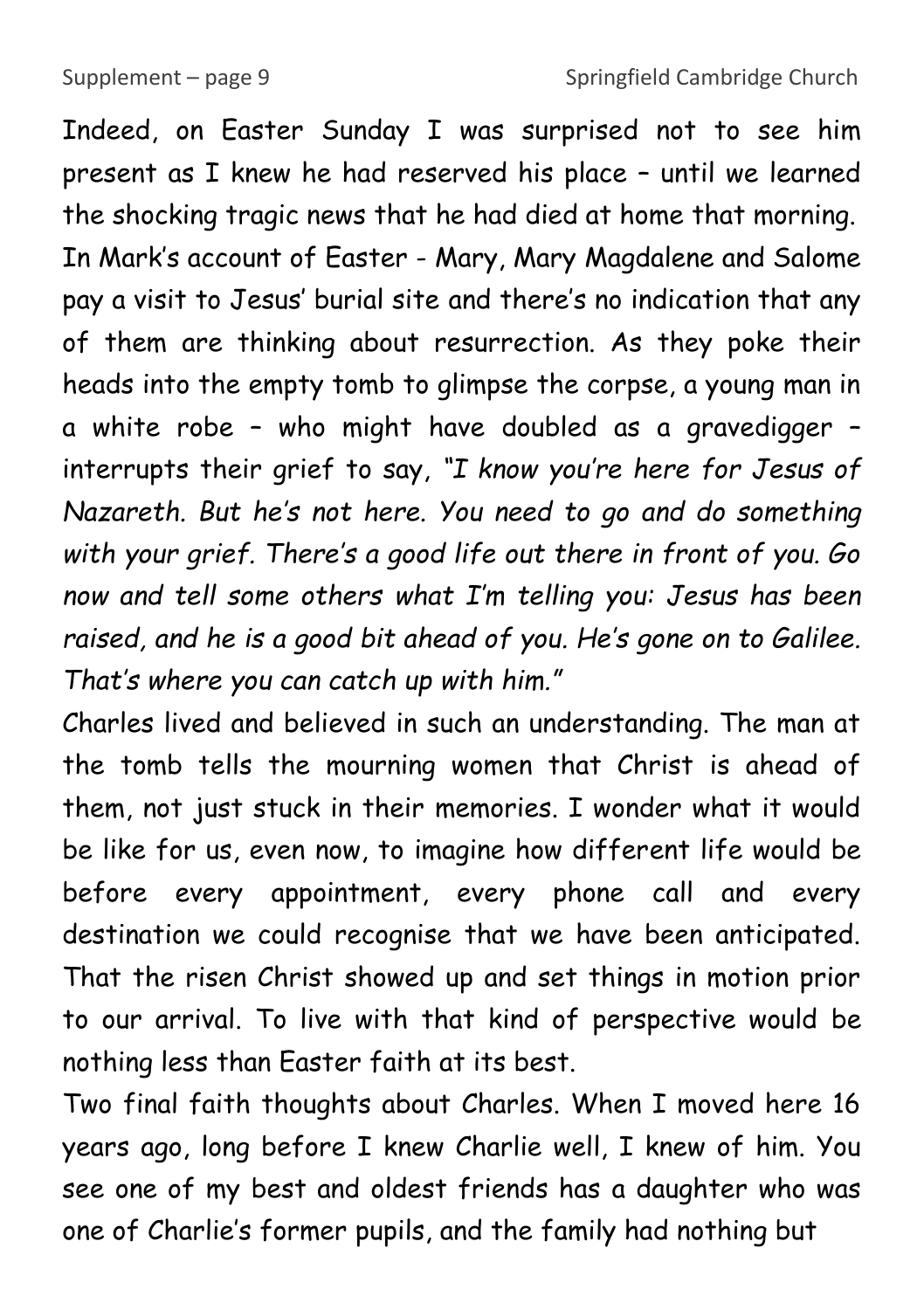The Record – September 2021 Supplement – page 10

the highest praise for the man who was 'one of ours.' His inspiration in the lives of many an East End pupil shall live on. When I moved here, as is the case with many a new Minister, I introduced some changes to our Communion Service. After those first changes Charles quietly asked me why "The Peace" was not included within my changes. I was unsure of whether this inclusion would be welcomed, and he assured me it would. So, the next time I included it as I have done so ever since. Each time now as we share that Peace it will have a special resonance with the Communion of Saints in whose company Charles now remains. May he rest in peace and rise in glory. AMEN.

*Rev Ian Taylor* 18/05/21

## **William (Willie) Alexander McSHEEHY (18/03/34-08/06/21)** Philippians 4:8-9, St. Mark 16:1-8

Willie was the eldest child in his family, having had a younger brother Alex who predeceased him. After attending Carntyne Primary School and Whitehill Secondary he worked for Hinshelwood Paint Company, having had previous experience of working life as a Saturday boy in Jackson Taylor. He then entered a period of two years National Service with the Royal Air Force in England. The motto of the RAF is 'ad *astra per apsera'* – a literal English translation of the Latin being, *'to the stars through difficulties.'* Or in other words, we achieve great things only by encountering and overcoming adversity. Willie was not only familiar with that motto, but in his latter life, he embodied it.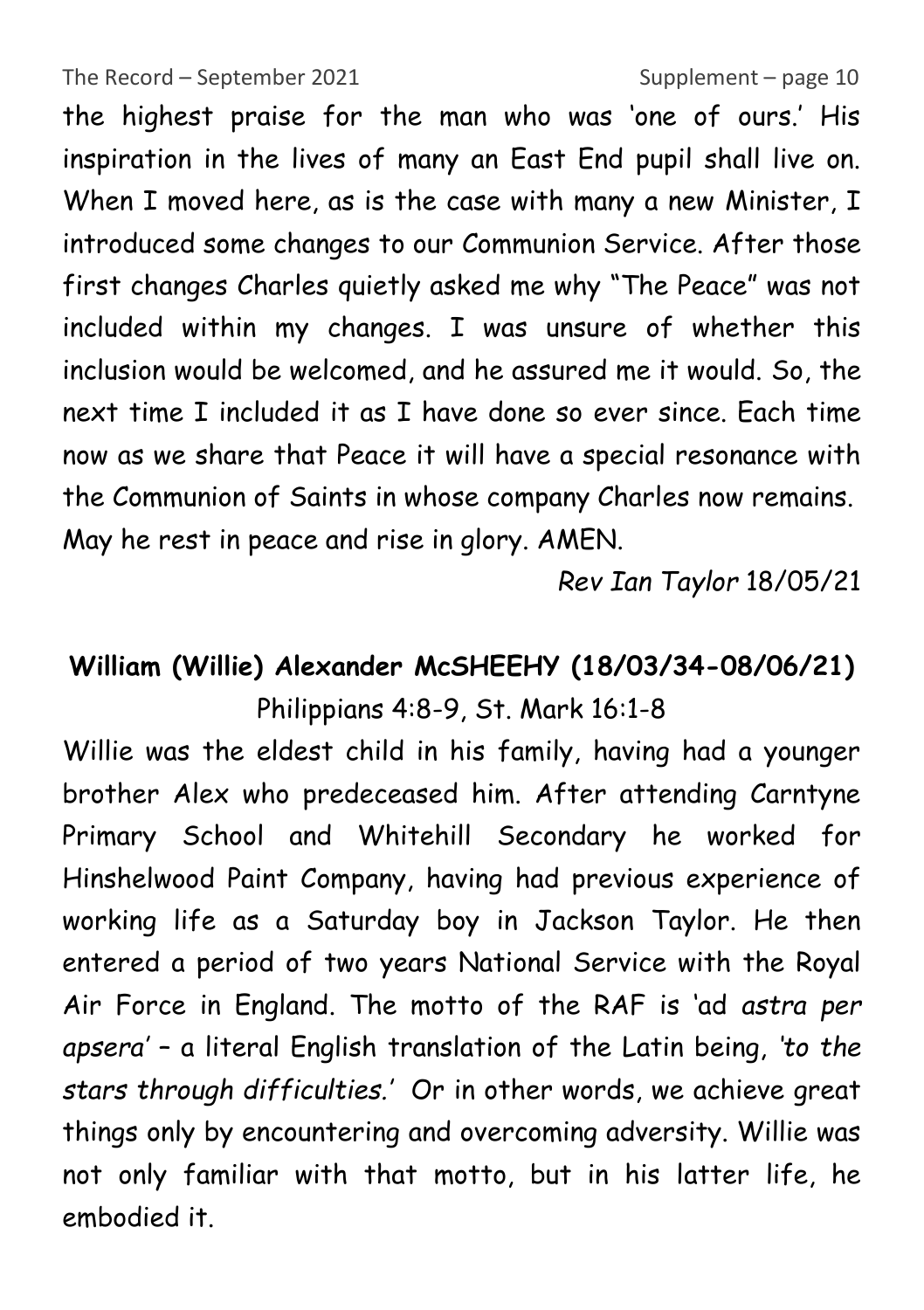On his return to *'civvy street'* he returned to his old job at Hinshelwood's only to discover there was new girl in the office, called Ellen. Following a courtship worthy of a music hall joke of some 6 years, they were married on 14/09/62 at St. Cement's Church on London Road in Bridgeton. The couple honeymooned on Jersey an exotic destination for the time! Homes were made in Garthamlock briefly, then Cumbernauld for 5 years during which time, Gordon their first son was born at Falkirk Royal Infirmary in 1965. Two years later the family settled in Bishopbriggs at 23 Fettercairn Gardens. A year later, in 1968 Allan was born. By now Willie was working with Bergers on Old Dumbarton Road, and when not busy with work and family he also worked as a Fresh Cream Man selling and delivering cream to households locally to build some capital which was later employed by Willie allowing him to become a self-employed businessman. From one shop in 1974 he expanded to 6 shops, only retiring on 28/02/97 when Ellen reached her  $60<sup>th</sup>$  year and then the business was subsequently sold. As a businessman he was highly regarded and respected by his customers and staff. He was an astute, fair minded businessman, and if you ever needed any business or financial advice then Willie was your man. Gordon followed his father into the business for a while, and Allan's apprenticeship was a brief one for an hour, one day, before he realised that his future career lay in a different path behind a TV camera.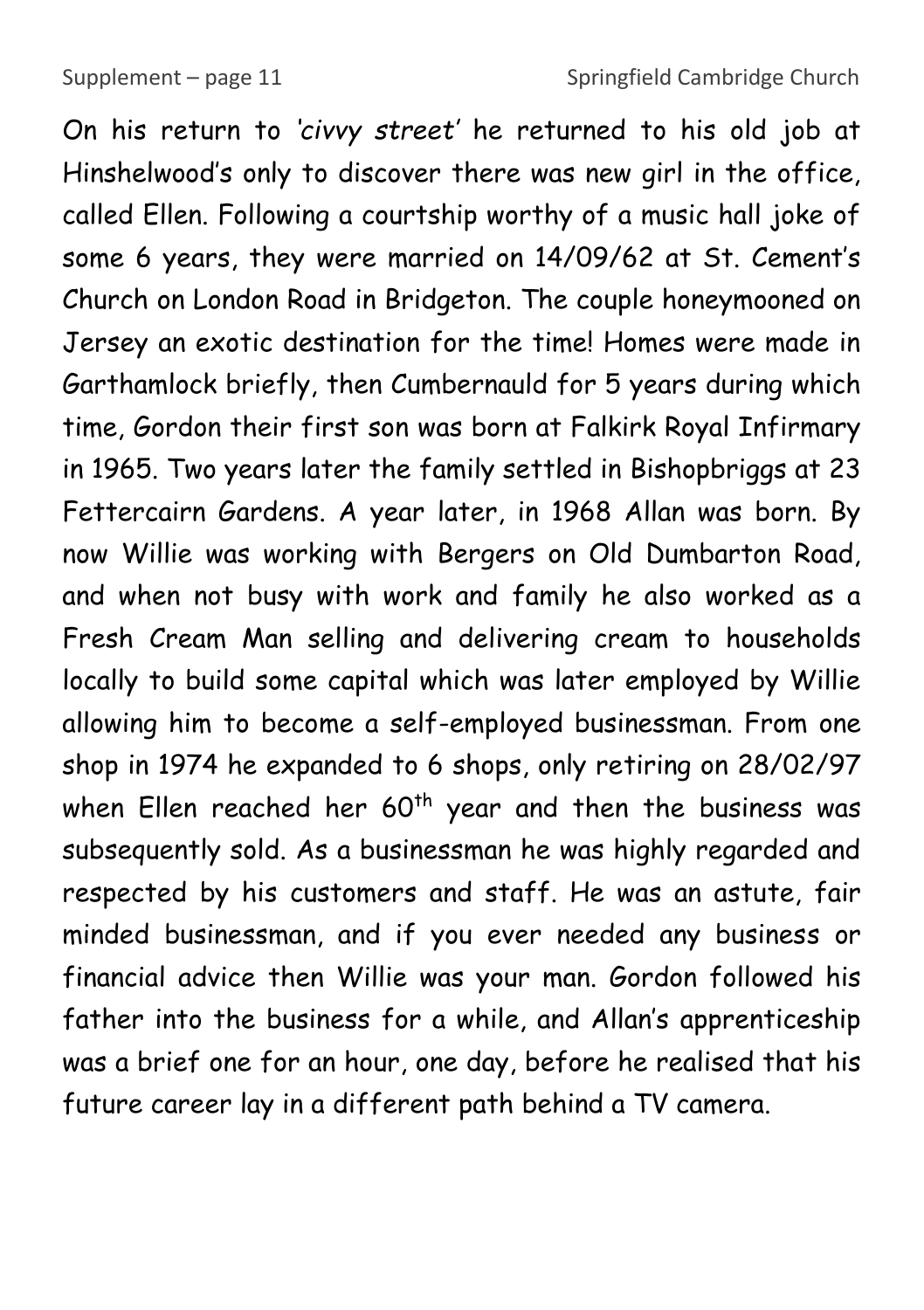Apart from his work and family, Willie enjoyed his holidays in Majorca, on Mediterranean cruises and even one on the Caribbean, as well as for over a decade, weekends at his home in Rothesay on the Isle of Bute. But whenever Willie and Ellen were on Bute, they would be up early on the Sunday morning ferry to be back up in Bishopbriggs in time for worship here.

When my predecessor, Bill Ewart invited Willie to become an Elder, Willie's first response was to decline, his reason being, that he liked an occasional drink. "*That's ok,"* said Bill quickly, *"there are a few Elders who like a wee drink."* Thankfully on 24/03/85 Willie was ordained as an Elder and our congregation was the better for his long, faithful service. He championed training nights and weekends for the Kirk Session and from 1996-2001 served as our Session Clerk. Self-discipline was a hallmark of his commitment – he chose to give up spirits upon becoming an Elder, though he would, I am told, still enjoy an occasional glass of wine, sensible man. And unknown to his Minister and the Kirk Session itself I suspect, whilst Session Clerk he took every Wednesday off his work to do his church work – a mark of his dedication to the task in hand. He served on the Ways and Means Committee for many years, helped with our Christian Aid annual collections and events sang in the Choir, and with Kirkintilloch Male Voice Choir. These were further expressions of his deep and personal faith which sustained him in life, and his daily ritual included a time of private scriptural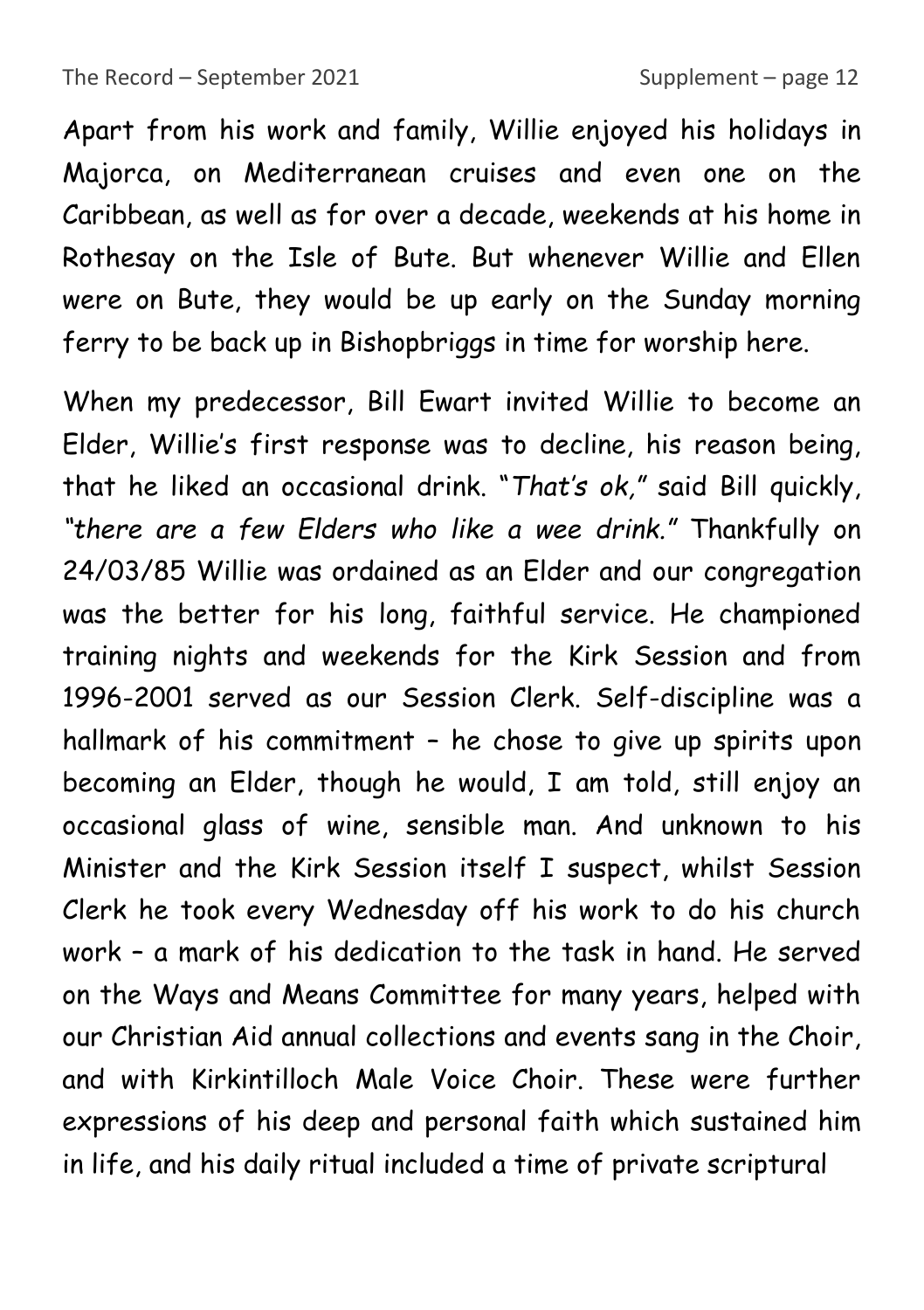and devotional prayerful readings before breakfast, come rain, hail or shine. A diagnosis of cancer some years ago in his voice box led to 31 treatments during which time he showed great strength of character in the face of adversity, living out that earlier RAF motto, and whilst he was no longer able to sing, he was delighted to be returning to his family.

He loved his garden, appreciated flowers especially begonias and lupins, and loved to watch the news on TV and discuss current affairs with you.

All those who have spoken to me of Willie recently have repeatedly said what a gentle, respected, reliable man he was, and that was certainly my experience of him, these past 15 years. A true gentle man. A man of deep personal integrity. A man of exceptional faith.

One of the lessons read at Willie's funeral was St. Mark 16:1-8. It speaks poignantly of the resurrection and it ends with the disciples, the women at the tomb and we are told that *"they were scared, you see, for...."* Who among us is not scared in the face of death?"

*They were scared, you see, for* as wrecked as they were by Jesus death, they knew how to behave in the face of death. You view the body, you seal the tomb, and you go back to the house to eat sausage rolls and sandwiches with the neighbours. You accept the finality of what has happened and you get on with life, diminished as it is. But when you see the tomb is empty and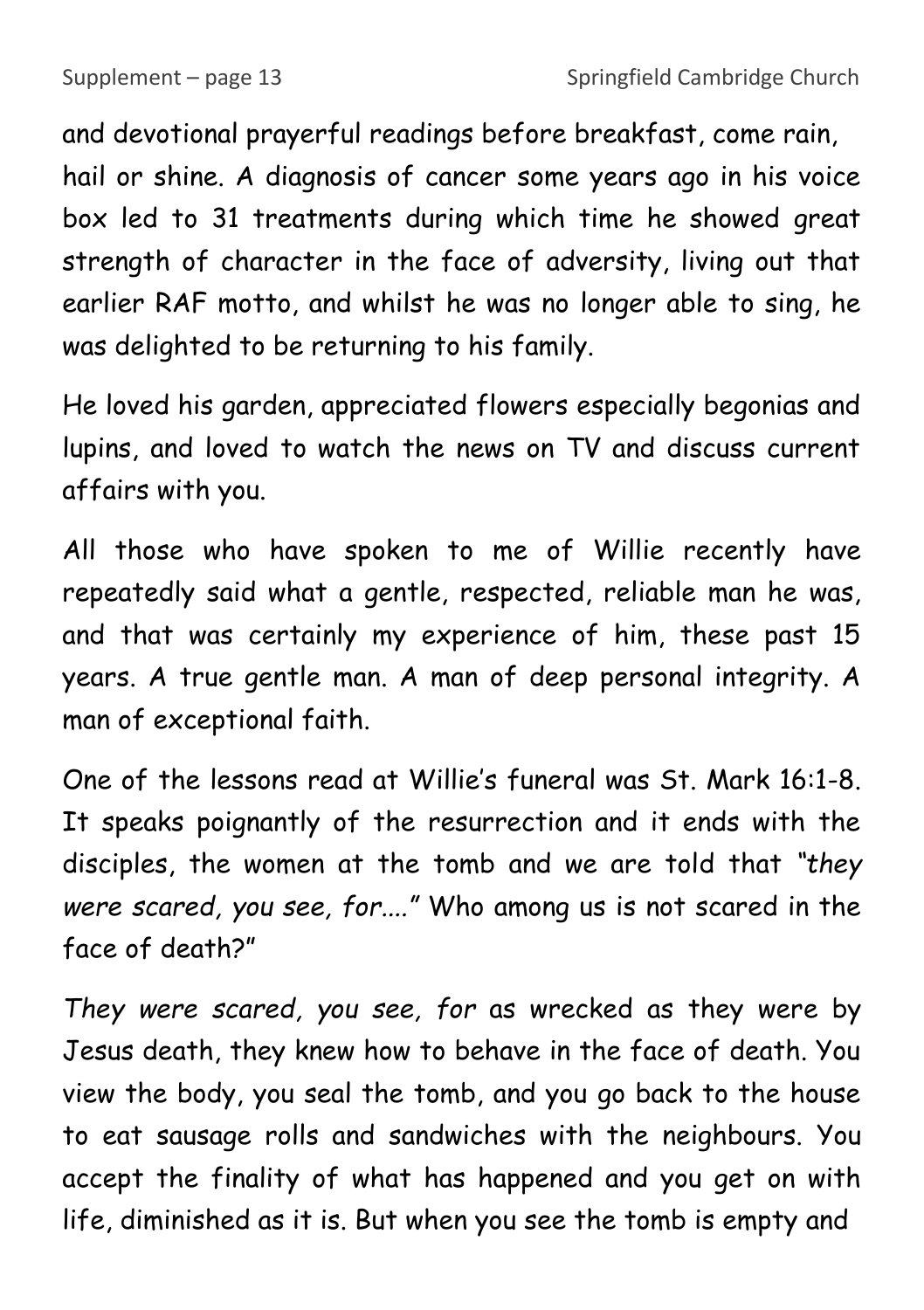the body is gone, what then do you do? *They were scared, you see*, *for* they didn't know how to believe in the face of death's undoing.

*They were scared, you see, for* even though they had caught Jesus' vision and decided to follow him, they were still stuck with this guilty relief they felt when they realised how many things they didn't have to believe, do, or hope anymore. At least in the face of death you can stop trying so hard. *They were scared, you see, for* they weren't sure, those women, that they wanted to move mountains again.

*They were scared, you see, for* if the Lord Jesus was risen from the dead then so were they. Lord Caesar could go on ruling the world the same old way, but now that they knew what limited damage violence could do to God's cause, there was a whole new way opening up ahead of them. *They were scared, you see, for*  death had lost its grip on them, and all of a sudden there was nothing to hold them back.

Mark when he wrote those words didn't know exactly what we would be scared of all these years later. He just knew we would be. By ending his gospel right in the middle of a sentence, he also left us free to decide how it ends. What will we make of the resurrection? How will we practice it ourselves?

I think Willie had faced those questions and had arrived at his own answer.